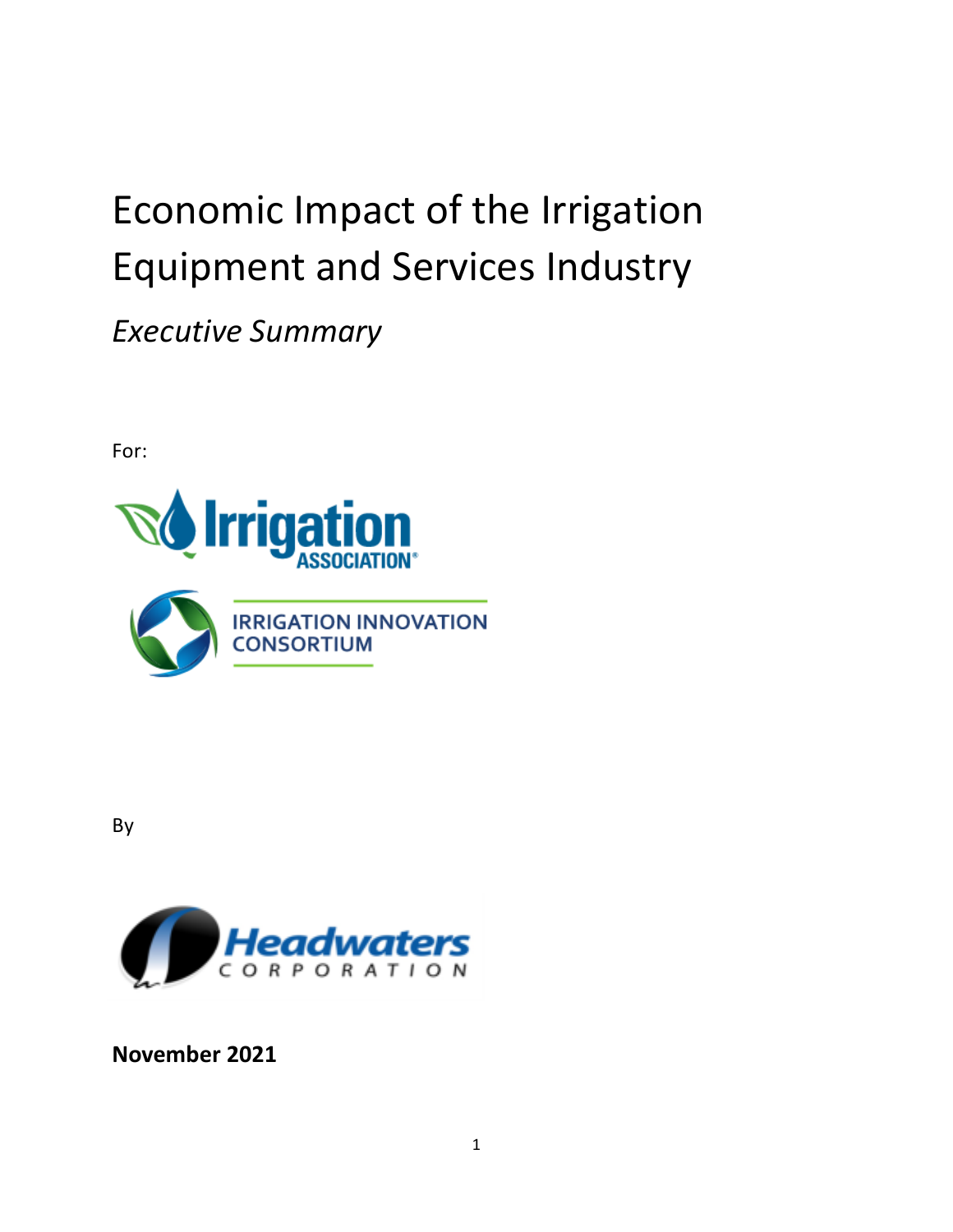## Executive Summary

This effort estimates the current size of the irrigation industry in terms of annual sales of equipment and related services. This estimate also provides an independent update and comparison to a similar study conducted in 2010.

Though simple, the question of magnitude is important but not easily answered due to the diversity of functions served by the industry, the guarded nature of data held by the private firms characterizing a major portion of equipment manufacturing, and the lack of a systematic data collection method that might characterize a single purpose industry. However, in practical terms, the size of the industry influences its ability to affect future policy and regulation.

More importantly, the irrigation industry serves functions critically important to the U.S. economy – irrigated crops, landscaping, and horticulture. Serving these functions will become increasingly important given irrigation's critical role in mitigating climate change. At a macro level, these functions are driven by different economic factors and, as a result, the combination provides market diversity and reduced volatility compared to dependence on a single economic driver. In agriculture, commodity prices account for most growth and variability in crop irrigation equipment sales over time, although local conditions and changing weather patterns play roles at a regional level. In contrast, single-family housing starts are the main macro driver for landscape equipment sales and services. Commodity prices slowly increase over time, but in cycles, while single-family housing starts have steadily increased over time, with the exception of the 2007-2009 Great Recession, but quickly rebounded.

In response to limited industry-specific macro data, a bottom-up approach was used for each function, or sector. This consisted of aggregating estimated expenditures over the area irrigated. Expenditures estimated on a per acre, or square foot basis, included irrigation system investment, operation and maintenance, periodic replacement, upgrades, and the expansion of the irrigated area. When summed over all irrigated acres in the U.S., these expenditure estimates provide a reasonable and defendable estimate of the magnitude of the industry's annual expenditures on equipment and services. However, it should be noted that estimated expenditures per acre, and in some cases the number of acres themselves, were dependent upon assumptions rather than empirical data.

### Total Irrigation Industry Impact

For the year 2020, it was estimated that direct expenditures on irrigation equipment and services was approximately \$8.92 billion, allocated across spending categories as shown in Figure ES-1. Expenditures for equipment across the industry appear to be about the same for crop irrigation (\$2.4 billion) as it is for landscape irrigation (\$2.3 billion), which includes residential and commercial uses. However, considering the mark-up occurring between the manufacturer and the end-user, and significant installation costs relative to the value of the equipment, the landscape sector accounts for an additional \$3.9 billion in annual expenditures. Including net exports increases the annual expenditure estimate to \$8.92 billion.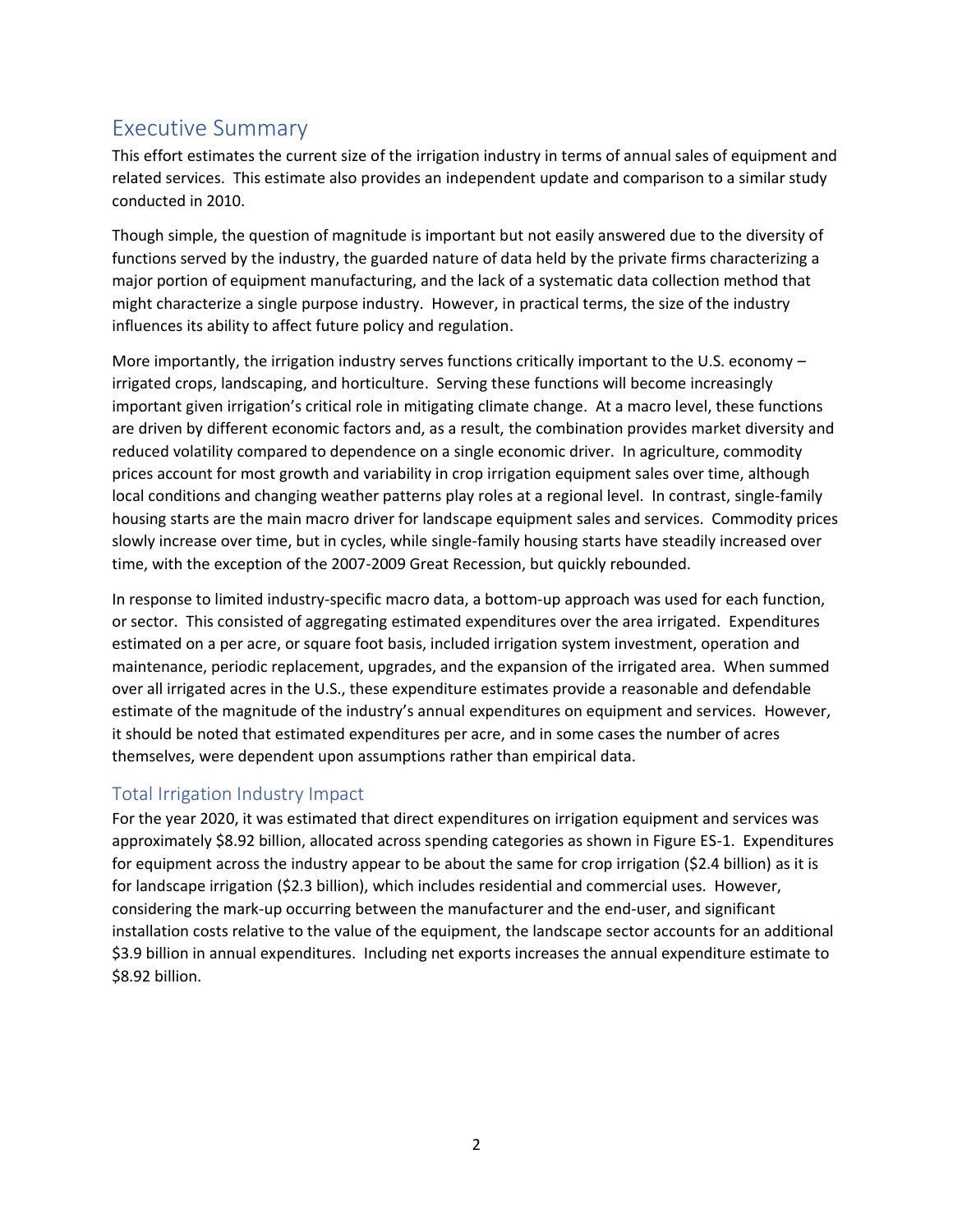

**Figure ES-1. Estimated Direct Expenditures for Irrigation Equipment and Services for 2020, Totaling \$8.92 Billion**

These direct expenditures are then used as the basis for an economic multiplier analysis which estimates the indirect and induced impacts of these expenditures on a range of parameters, most notably gross economic output and employment (Figure ES-2). These are the beneficial indirect impacts to input suppliers, such as parts and transportation providers, resulting from increased spending on irrigation equipment, plus the induced spending at the household level by their employees' households.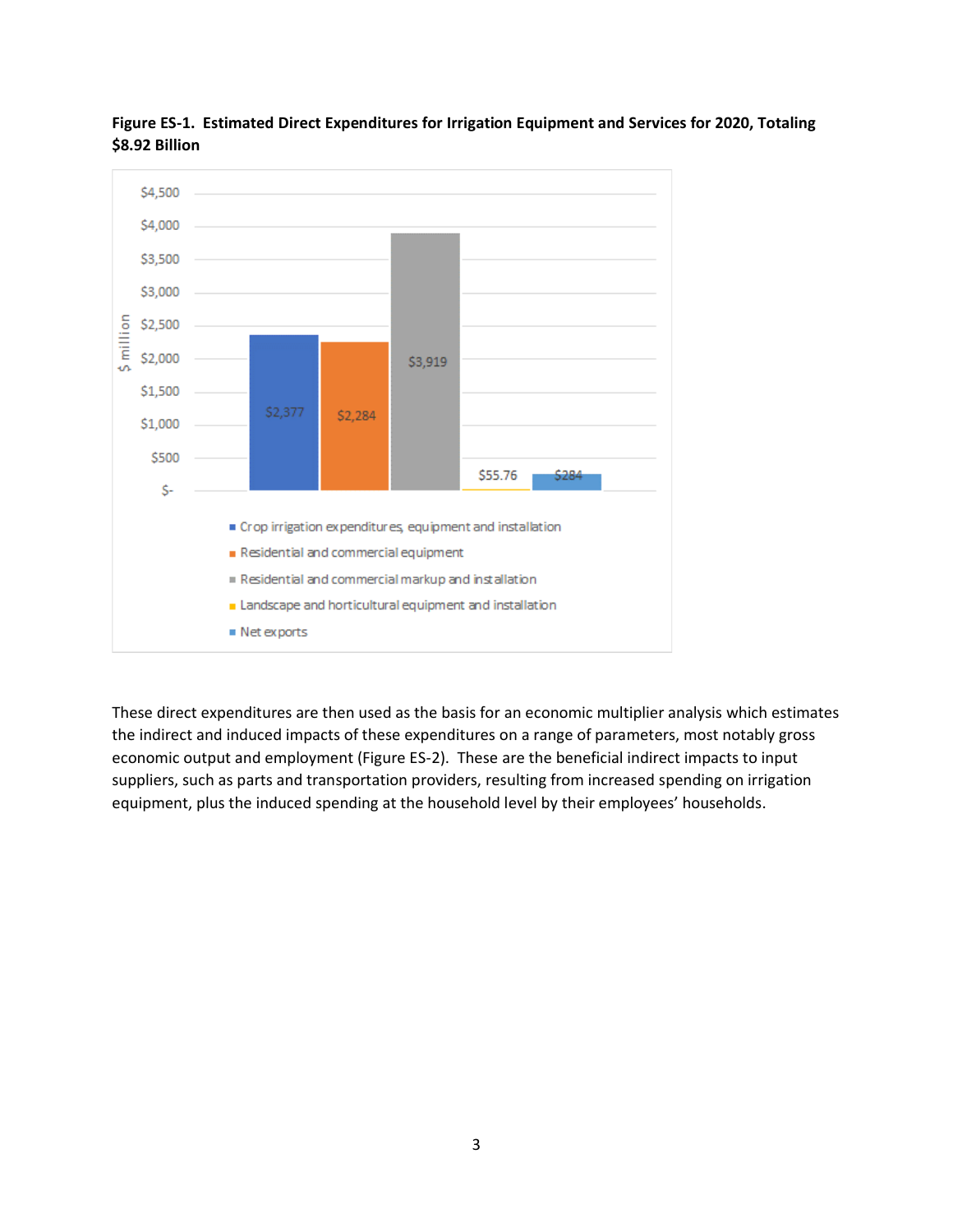

**Figure ES-2. Total Economic Impact of Expenditures for Irrigation Equipment and Services ( million)**

Figure ES-2 shows that the annual \$8.92 billion dollar industry-wide direct impact, plus its indirect and induced impacts, totals nearly \$23.3 billion per year.

Translating these output impacts to jobs results in Figure ES-3 which shows the corresponding employment impacts resulting from spending on irrigation equipment and services. A direct impact of over 70,000 industry-wide jobs results in a total impact of over 167,000 jobs when these secondary impacts are included.



**Figure ES-3. Total Employment Impact of Expenditures on Irrigation Equipment and Services (jobs)**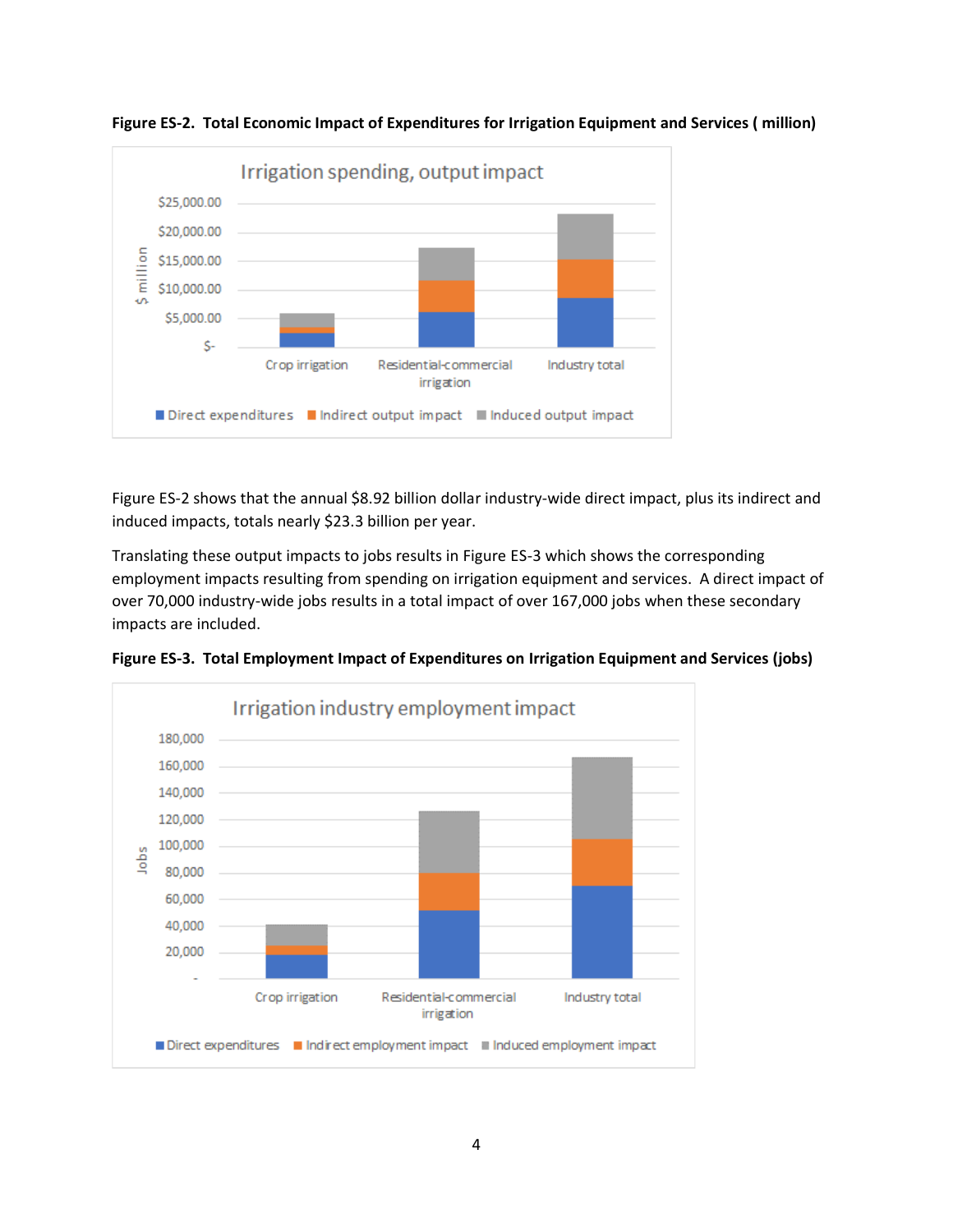The 2020 analysis shows that the industry grew at a compound annual rate of about 2 percent per year (Table ES-1). The crop irrigation and commercial irrigation sectors appear to have grown the most rapidly and offset the estimated decline in the golf industry.<sup>1</sup> Indirect and induced impacts to output and employment increased at a similar rate (Table ES-2).

|                                    | 2010 estimate |       | 2020 estimate |       | growth   |
|------------------------------------|---------------|-------|---------------|-------|----------|
| Crop irrigation                    | \$            | 1,324 | \$            | 2,377 | 6.03%    |
| Landscape and hort.crop irrigation |               | NА    | \$            | 56    |          |
| Residential                        | \$            | 2,819 | \$            | 3,315 | 1.63%    |
| Commercial                         | \$            | 1,344 | \$            | 2,236 | 5.22%    |
| Golf                               | \$            | 1,604 | \$            | 653   | $-8.59%$ |
| Net exports                        |               | NΑ    | \$            | 284   |          |
|                                    | \$            | 7,091 | \$            | 8,920 | 2.32%    |
|                                    |               |       |               |       |          |

**Table ES-1. Comparison of 2010 and 2020 Estimates of Direct Industry Impacts (million)**

#### **Table ES-2. Comparison of Total Economic Impact of the Irrigation Industry, 2010 and 2020**

|                   | 2010 estimate |              | 2020 estimate |             |
|-------------------|---------------|--------------|---------------|-------------|
|                   | <b>Direct</b> | Total        | <b>Direct</b> | Total       |
|                   | impact        | impact       | impact        | impact      |
| Output (million)  | \$<br>7,091   | \$<br>19,205 | \$<br>8,920   | 23,262<br>s |
| Employment (jobs) | 66,000        | 149,900      | 70,323        | 167,578     |
|                   |               |              |               |             |
|                   |               |              |               |             |

#### Industry Specific Trends

Commodity prices are a driving factor supporting irrigation equipment demand and sufficient data was available to examine changes in expenditures relative to commodity prices. This "elasticity of demand" with respect to price was used to estimate future expenditures for crop irrigation equipment and services based on estimates of future commodity prices. Figure ES-4 illustrates this relationship using the price of corn as a proxy for commodity prices.

In contrast to crops, expenditures in the residential and commercial sectors are driven by new singlefamily housing starts, which serve as a proxy for overall economic conditions. Due to insufficient data, a statistical relationship between residential-commercial sales available was not developed, although Figure ES-5 shows how these variables moved together over time over the previous two decades.

<sup>&</sup>lt;sup>1</sup> A portion of the estimated decline in the golf industry may be due to different methodologies between 2010 and 2020.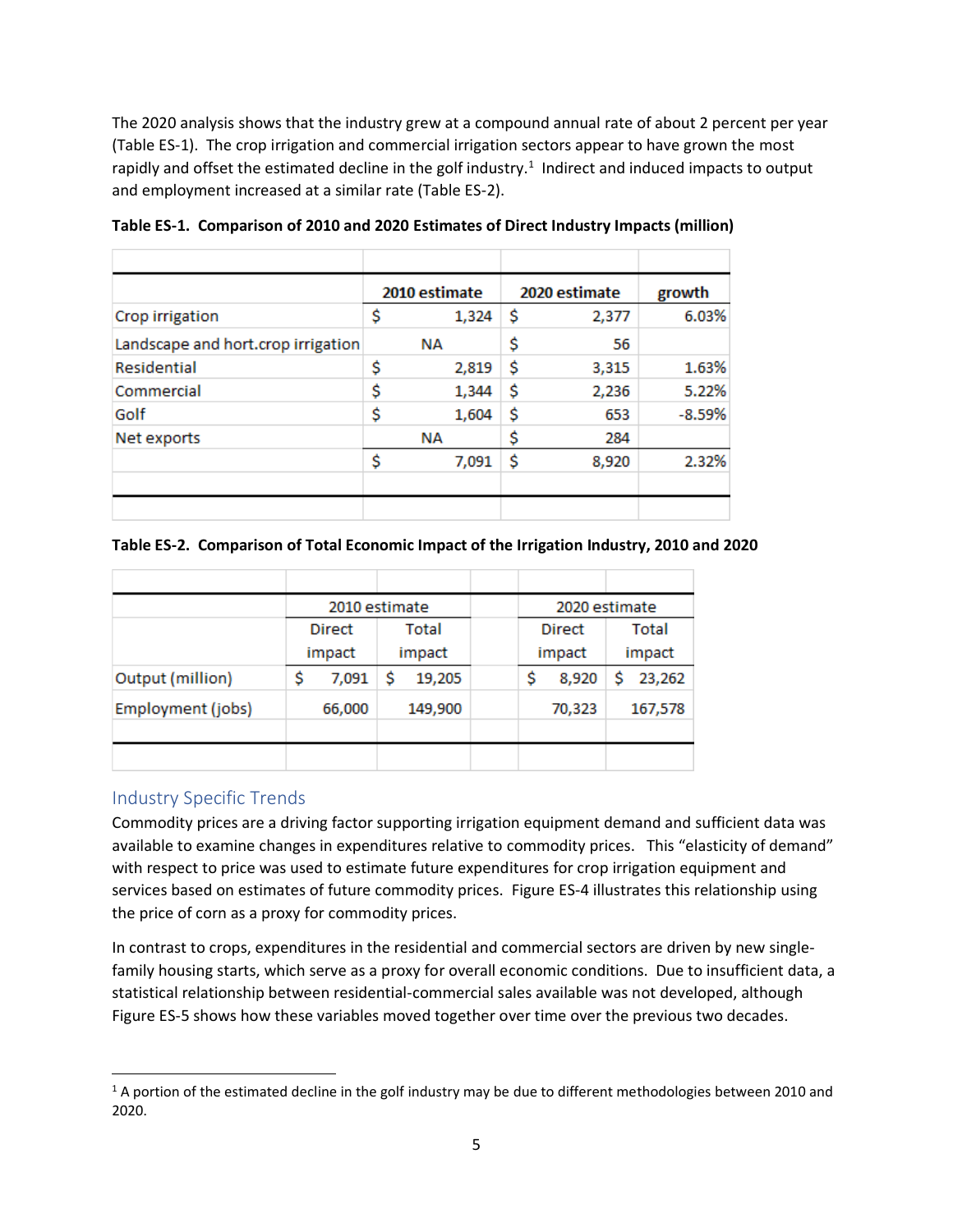



#### **Figure ES-5. Residential-Commercial Expenditures and New Housing Starts**



#### Conclusions/ Summary/ Lessons Learned

Understanding the size and growth trajectories of the irrigation industry is beneficial for everyone influenced by the industry. It also helps key players in the business to plan and prepare for the expected (e.g., cyclical recessions) and unexpected (e.g., public health crisis) events. For example, conducting the